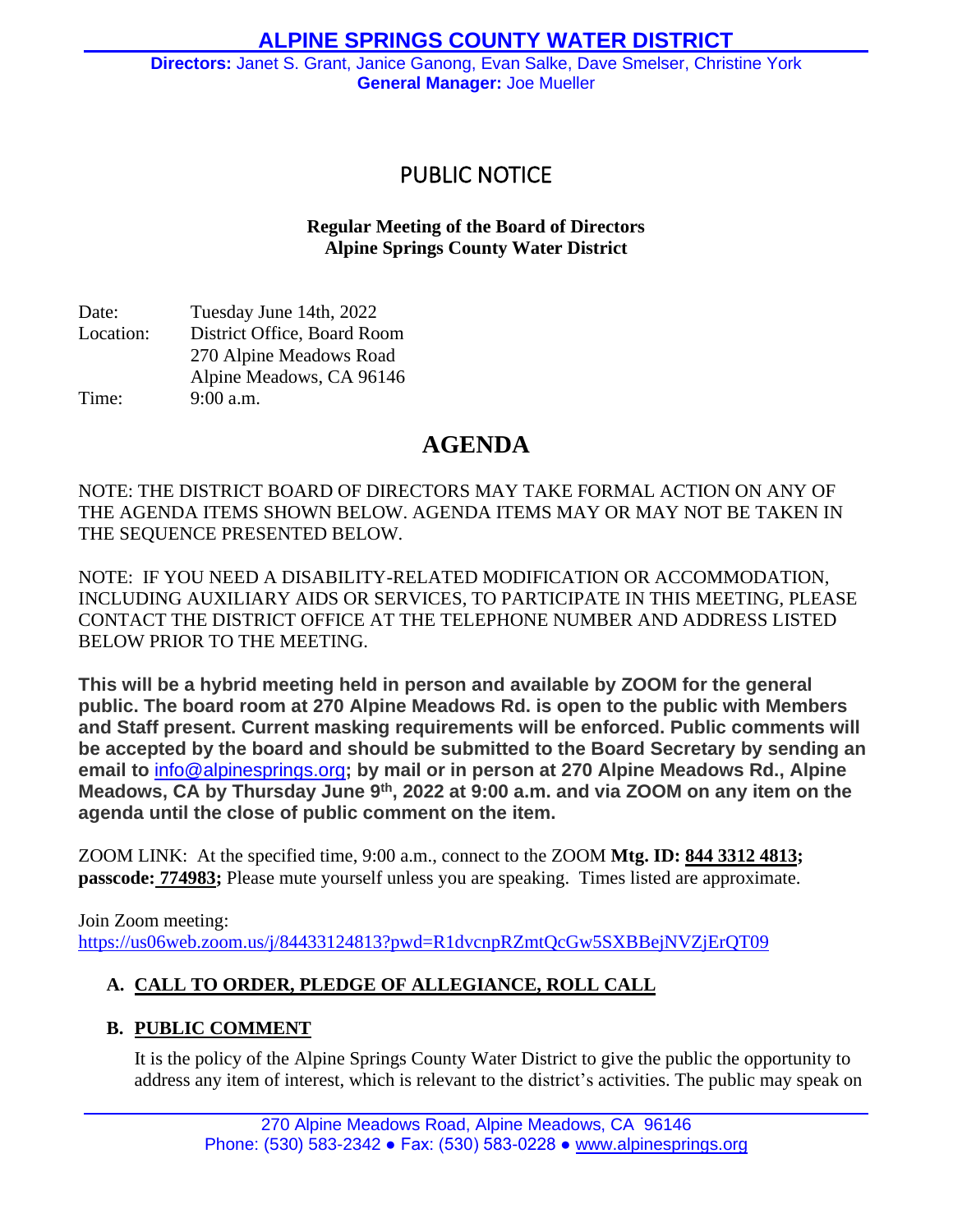any agenda item at this time or after the Board has discussed the item, but prior to a vote. No action can be taken on items addressed under Public Comment that are not on the agenda. Individual public participation will be limited to five minutes in duration.

### **C. APPROVAL OF MINUTES**

#### **C1)** MAY REGULAR BOARD MEETING

The Board shall review and vote to approve the minutes of the Regular Board meeting of May 13th, 2022.

#### **D. DEPARTMENT REPORTS**

#### **D1)** FINANCIAL REPORT

Mike Dobrowski, CPA, shall discuss the May 2022 monthly financial statements highlighting outstanding issues. The Chair of the Budget & Finance Committee shall comment on the Committee's review of the statements. The Board shall vote to accept the financial statements and to approve the month's expenditures.

#### **D2)** FIRE DEPARTMENT REPORT

Chief Leighton, or his designee, shall report on the activities of North Tahoe Fire Protection District, with special regard to those which impact Alpine Meadows, including May 2022 dispatch report and the staffing of the Alpine Meadows Fire Station 56.

#### **D3**) GENERAL MANAGER'S REPORT

Joe Mueller, the General Manager, shall report on his activities during the month of May 2022.

#### **D4)** OPERATION & MAINTENANCE DEPARTMENT REPORT

The Operations Staff shall report on issues regarding water, sewer, parks, garbage, and other services provided by the district. Staff shall comment on and answer questions regarding the May 2022 Water/Sewer Report.

#### **D5)** TTSA REPORT

Representative David Smelser, shall report on TTSA activities that impact Alpine Meadows, including the TTSA Board meetings. Regular Meeting held on May 18<sup>th</sup>, 2022.

#### **E. BUSINESS ITEMS FOR BOARD DISCUSSION & ACTION**

#### **E1)** FY 2022/2023 OPERATING AND CAPITAL BUDGET Consideration of Resolution 8-2022 Alpine Springs County Water District Operating and Capital Improvement Plan Budget for Fiscal Year July 1, 2022, thru June 30, 2023.

- **E2)** BOARD PAY Consideration for approval changes to the Board Pay Policy Number 2.2.0 Directors' Pay
- **E3)** GOALS & OBJECTIVES 2022/ 2023 Consider for approval updates to the District Goals and Objectives for 2022/23
- **E4)** UNBUDGETED EXPENSE 2018 TANK 4 REPLACEMENT PROJECT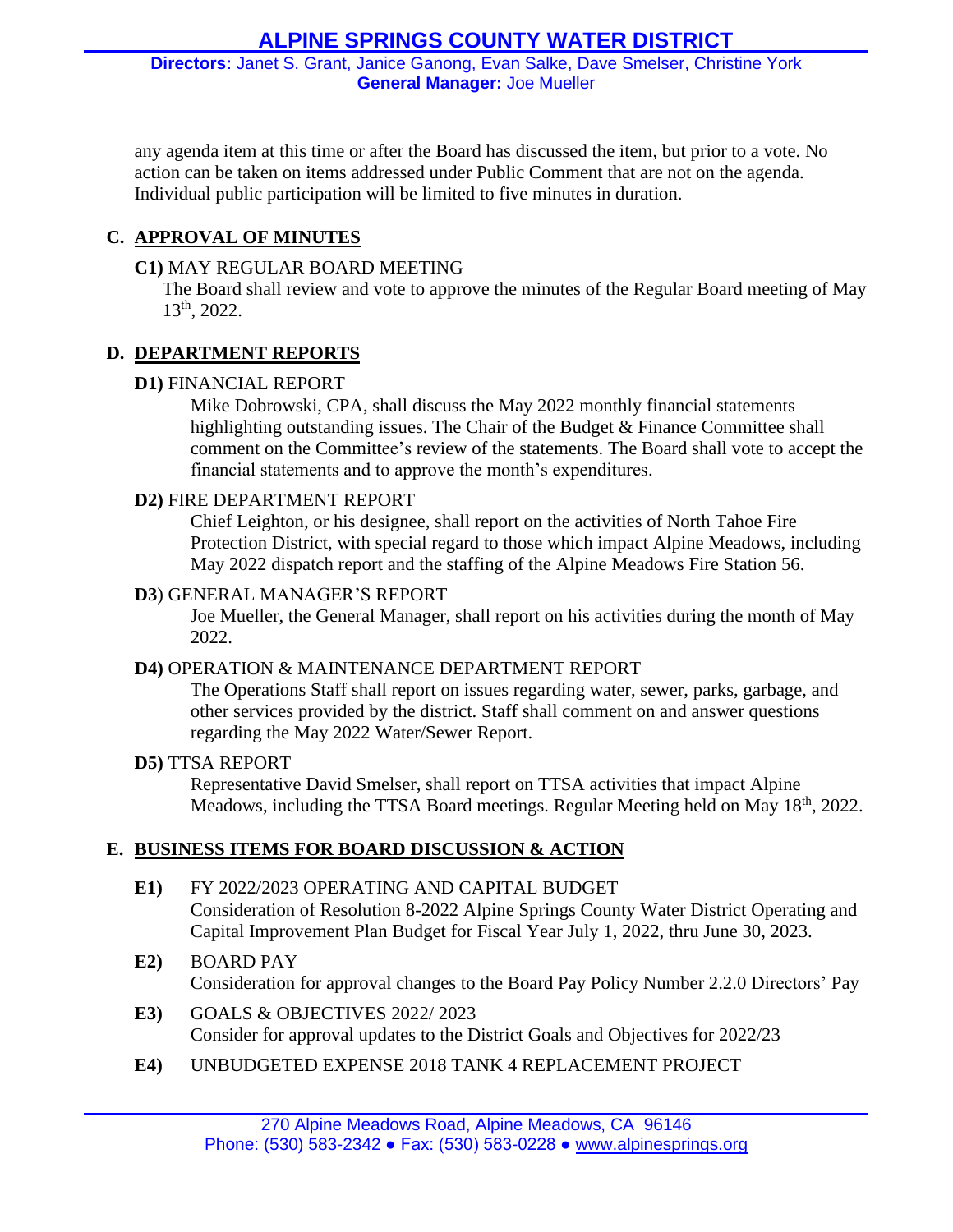Consider for approval final payment plus retainage payout to Resources Development Company for the Tank 4 Replacement project in the amount of \$140,446.05

### **F. COMMITTEE REPORTS**

- **F1)** BUDGET & FINANCE COMMITTEE (PRESIDENT GRANT) Met May 13th, 2022, the previous months April  $7<sup>th</sup>$ , 2022, B&F report is attached.
- **F2)** PARK, RECREATION & GREENBELT COMMITTEE (DIRECTOR YORK) Met on April 28<sup>th</sup>, 2022, report attached.
- **F3)** LONG RANGE PLANNING COMMITTEE (DIRECTOR SMELSER) No Meeting.
- **F4)** ADMINISTRATION & PERSONNEL COMMITTEE (DIRECTOR GANONG) Met on May 17<sup>th</sup>, 2022, report attached.

### **G. FUTURE AND OPEN AGENDA ITEMS**

• Contract update and renewal with TTSD

# **H. CORRESPONDENCE TO THE BOARD**

All correspondence to the Board received at the District Office more than 72 hours before the scheduled Board meeting shall be discussed at the meeting. The Board may dispense with any item immediately, direct investigation of any item to a Board or ad-hoc Committee and/or table any item until the next regularly scheduled Board meeting.

#### **I. CLOSED SESSION**

**I1)** GOVERNMENT CODE SECTION 54957: PUBLIC EMPLOYEE PERFORMANCE EVALUATION General Manager performance evaluation for fiscal year 2021/2022

#### **J. DIRECTORS' COMMENTS**

In accordance with Government Code Section 54954.2(a), Directors may make brief announcements or brief reports on their own activities. They may ask questions for clarification, make a referral to staff or take action to have staff place a matter of business on a future agenda.

# **K. ADJOURNMENT**

The Board of Directors of Alpine Springs County Water District, as a general rule, would like to complete its regular meetings within four hours. If it appears that the meeting will extend beyond four hours, the Board President shall poll the Directors as to their wishes on finishing Board business. A majority of the Directors shall decide whether to complete all items on the agenda at this meeting, postpone the meeting or move remaining agenda items to the next regularly scheduled meeting.